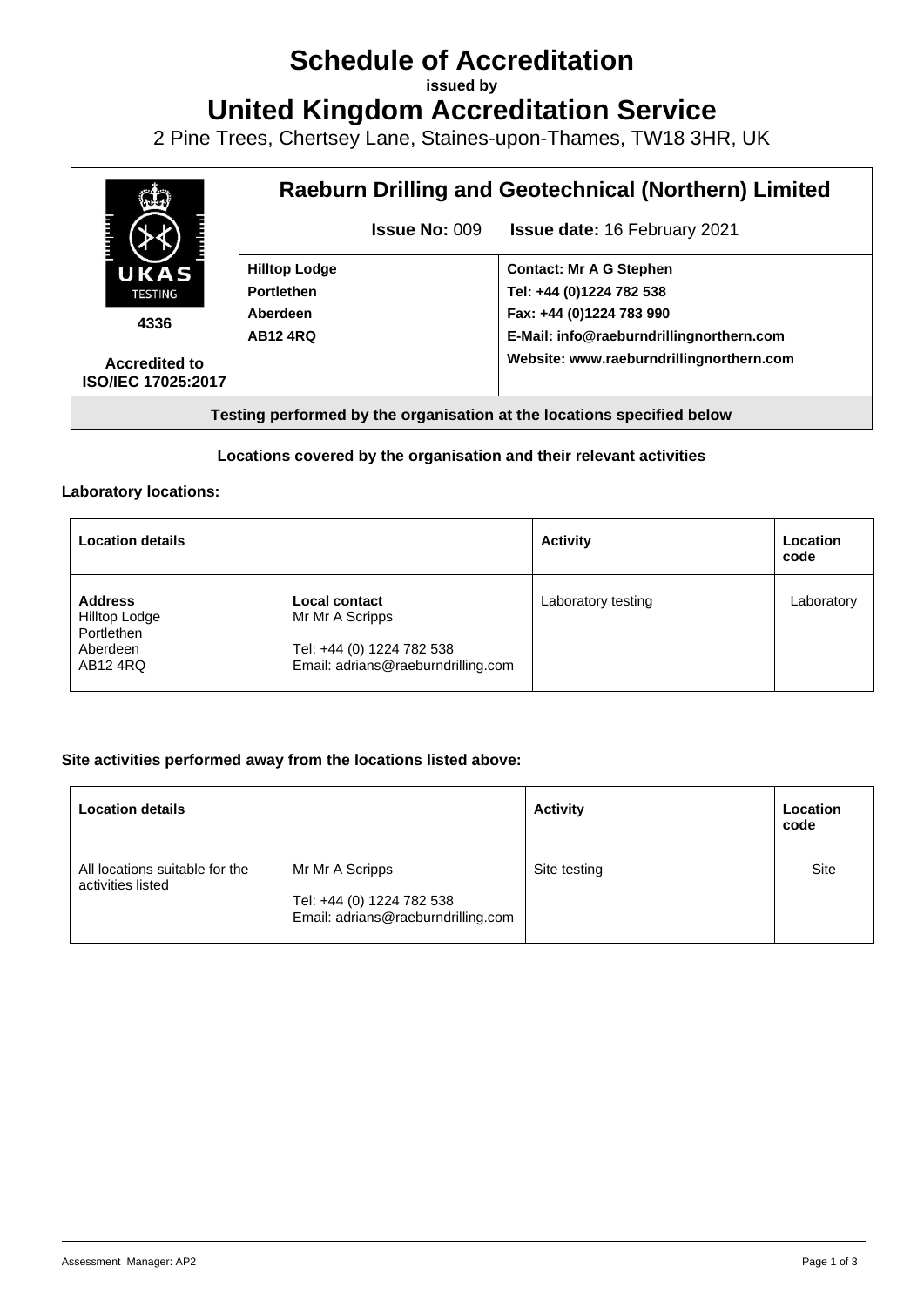

#### **Schedule of Accreditation issued by United Kingdom Accreditation Service**

2 Pine Trees, Chertsey Lane, Staines-upon-Thames, TW18 3HR, UK

## **Raeburn Drilling and Geotechnical (Northern) Limited**

**Accredited to ISO/IEC 17025:2017** **Issue No:** 009 **Issue date:** 16 February 2021

**Testing performed by the Organisation at the locations specified**

|                                                                                                   | DETAIL OF AUUREDITATION                                                   |                                                                                |                  |
|---------------------------------------------------------------------------------------------------|---------------------------------------------------------------------------|--------------------------------------------------------------------------------|------------------|
| Materials/Products tested                                                                         | Type of test/Properties<br>measured/Range of<br>measurement               | Standard specifications/<br>Equipment/Techniques<br>used                       | Location<br>Code |
| <b>GEOTECHNICAL</b><br><b>INVESTIGATION and</b><br><b>TESTING</b><br>- Laboratory testing of soil | Water content                                                             | BS EN ISO 17892-1:2014                                                         | Laboratory       |
| SOILS for civil engineering<br>purposes                                                           | Moisture content<br>- oven drying method                                  | BS 1377-2:1990                                                                 | Laboratory       |
|                                                                                                   | Liquid limit<br>- cone penetrometer                                       | BS 1377-2:1990                                                                 | Laboratory       |
|                                                                                                   | Liquid limit<br>- cone penetrometer<br>- one point                        | BS 1377-2:1990                                                                 | Laboratory       |
|                                                                                                   | <b>Plastic limit</b>                                                      | BS 1377-2:1990                                                                 | Laboratory       |
|                                                                                                   | Plasticity index and liquidity<br>index                                   | BS 1377-2:1990                                                                 | Laboratory       |
|                                                                                                   | Particle size distribution<br>- wet sieving                               | BS 1377-2:1990                                                                 | Laboratory       |
|                                                                                                   | Particle size distribution<br>- dry sieving                               | BS 1377-2:1990                                                                 | Laboratory       |
|                                                                                                   | Particle size distribution<br>- sedimentation by the<br>hydrometer method | BS 1377-2:1990                                                                 | Laboratory       |
|                                                                                                   | Dry density/moisture content<br>relationship (2.5 kg rammer)              | BS 1377-4:1990                                                                 | Laboratory       |
|                                                                                                   | Dry density/moisture content<br>relationship (4.5 kg rammer)              | BS 1377-4:1990                                                                 | Laboratory       |
|                                                                                                   | California Bearing Ratio (CBR)                                            | BS 1377-4:1990                                                                 | Laboratory       |
|                                                                                                   | Uniformity coefficient                                                    | Interim Specification for<br>Highway Works table 6/1<br>footnote 5 (Withdrawn) | Laboratory       |
|                                                                                                   |                                                                           |                                                                                |                  |

## DETAIL OF ACCREDITATION